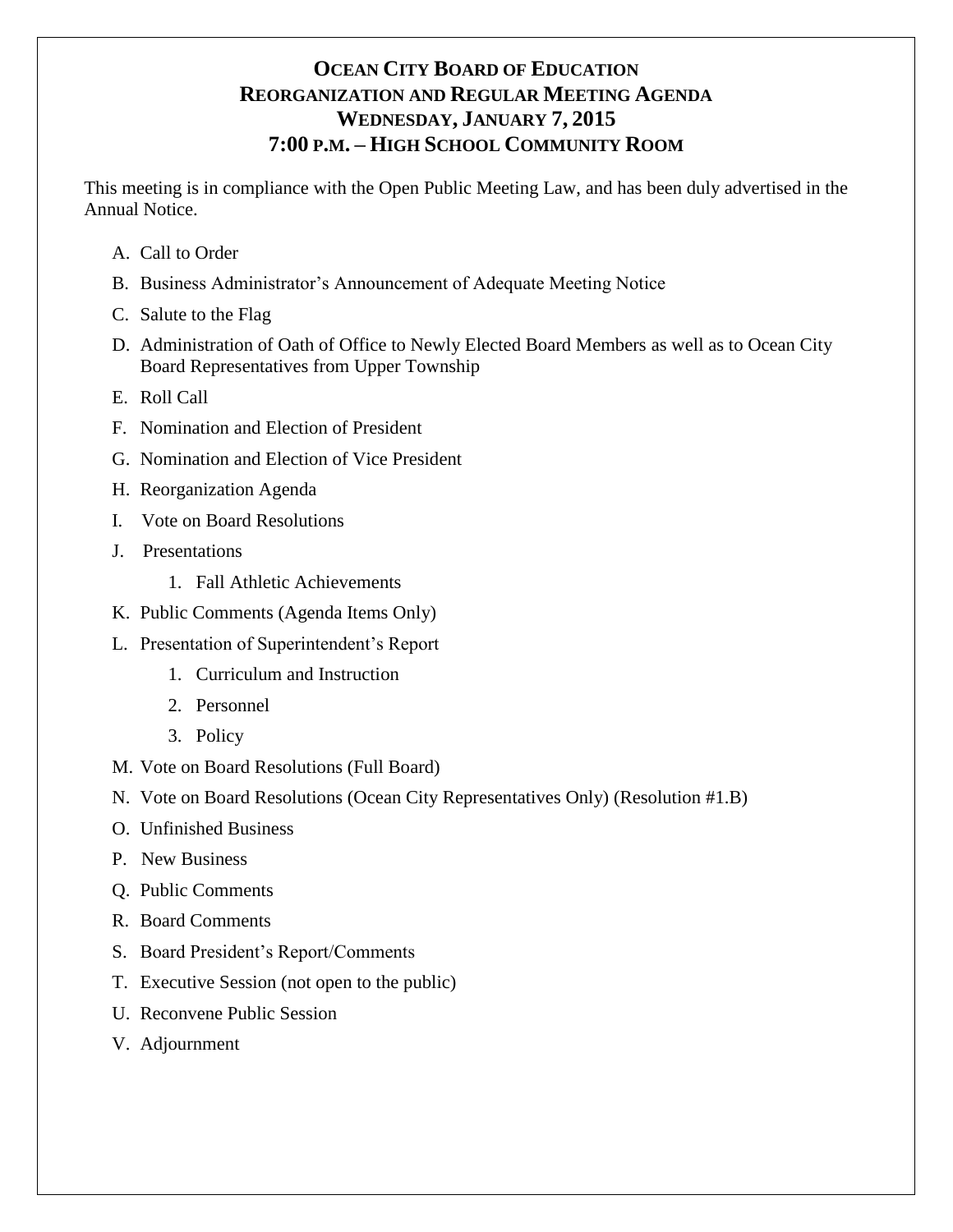**ADMINISTRATION OF OATH OF OFFICE TO NEWLY ELECTED BOARD MEMBERS:**  Joseph S. Clark, Jr., Cecilia Gallelli-Keyes and Michael A. James.

**ADMINISTRATION OF OATH OF OFFICE TO OCEAN CITY BOARD REPRESENTATIVES FROM UPPER TOWNSHIP:** Kristie Chisholm, William Holmes and Fran Newman.

### **NOMINATION AND ELECTION OF PRESIDENT:**

### **NOMINATION AND ELECTION OF VICE PRESIDENT:**

#### **TERMS OF BOARD MEMBERS:**

| H. James Bauer                              | Term Expires in 2016 |
|---------------------------------------------|----------------------|
| Jacqueline A. McAlister                     | Term Expires in 2016 |
| Thomas R. Oves, Jr.                         | Term Expires in 2016 |
| Gregory Whelan                              | Term Expires in 2016 |
| Jon D. Batistini                            | Term Expires in 2017 |
| Raymond M. Clark                            | Term Expires in 2017 |
| Joseph S. Clark, Jr.                        | Term Expires in 2018 |
| Cecilia Gallelli-Keyes                      | Term Expires in 2018 |
| Michael A. James                            | Term Expires in 2018 |
| <b>Upper Township Board Representatives</b> |                      |
| Kristie Chisholm                            | Term Expires in 2016 |
| William Holmes                              | Term Expires in 2016 |

Fran Newman Term Expires in 2016

## **OFFICIAL REPORT OF RESULTS OF NOVEMBER 4, 2014 SCHOOL BOARD ELECTION:**

| Board Members/Three 3-Year Terms | Number of Votes |
|----------------------------------|-----------------|
| Joseph S. Clark, Jr.*            | 2,189           |
| Cecilia Gallelli-Keyes*          | 2,150           |
| Michael Allan James*             | 2,072           |
| Dale F. Braun, Jr.               | 1.742           |

\*Successful candidates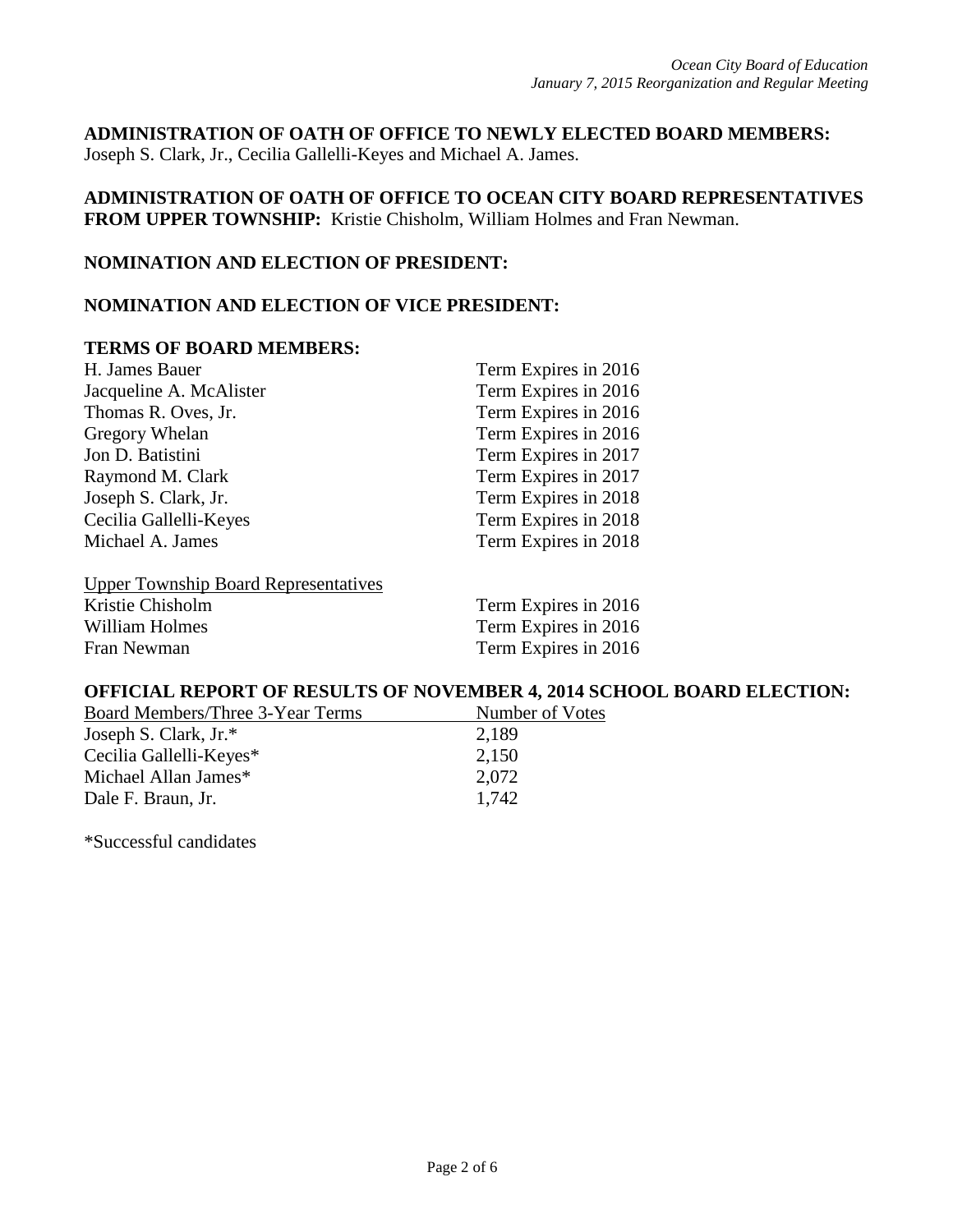# **H. REORGANIZATION AGENDA**

1. Renewal of Code of Ethics (Attachment #H.1)

The Board approves the "Code of Ethics for School Board Members" and each Board member shall complete and return the "Acknowledgement of Receipt, Code of Ethics for School Board Members" to the Business Office no later than January 21, 2015.

2. Time and Place of Board of Education Meetings (Attachment #H.2)

The Board approves the following Board Meeting dates for January 28, 2015 through January 6, 2016, to be held in the Community Room at the Ocean City High School, starting at 7:00 p.m.:

Wednesday, January 28, 2015 Wednesday, February 25, 2015 Wednesday, March 25, 2015 Wednesday, April 29, 2015 (Regular Meeting/Public Hearing) Wednesday, May 27, 2015 Wednesday, June 24, 2015 Wednesday, July 22, 2015 Wednesday, August 26, 2015 Wednesday, September 23, 2015 Wednesday, October 21, 2015 Wednesday, November 18, 2015 Wednesday, December 16, 2015 Wednesday, January 6, 2016 (Reorganization/Regular Meeting)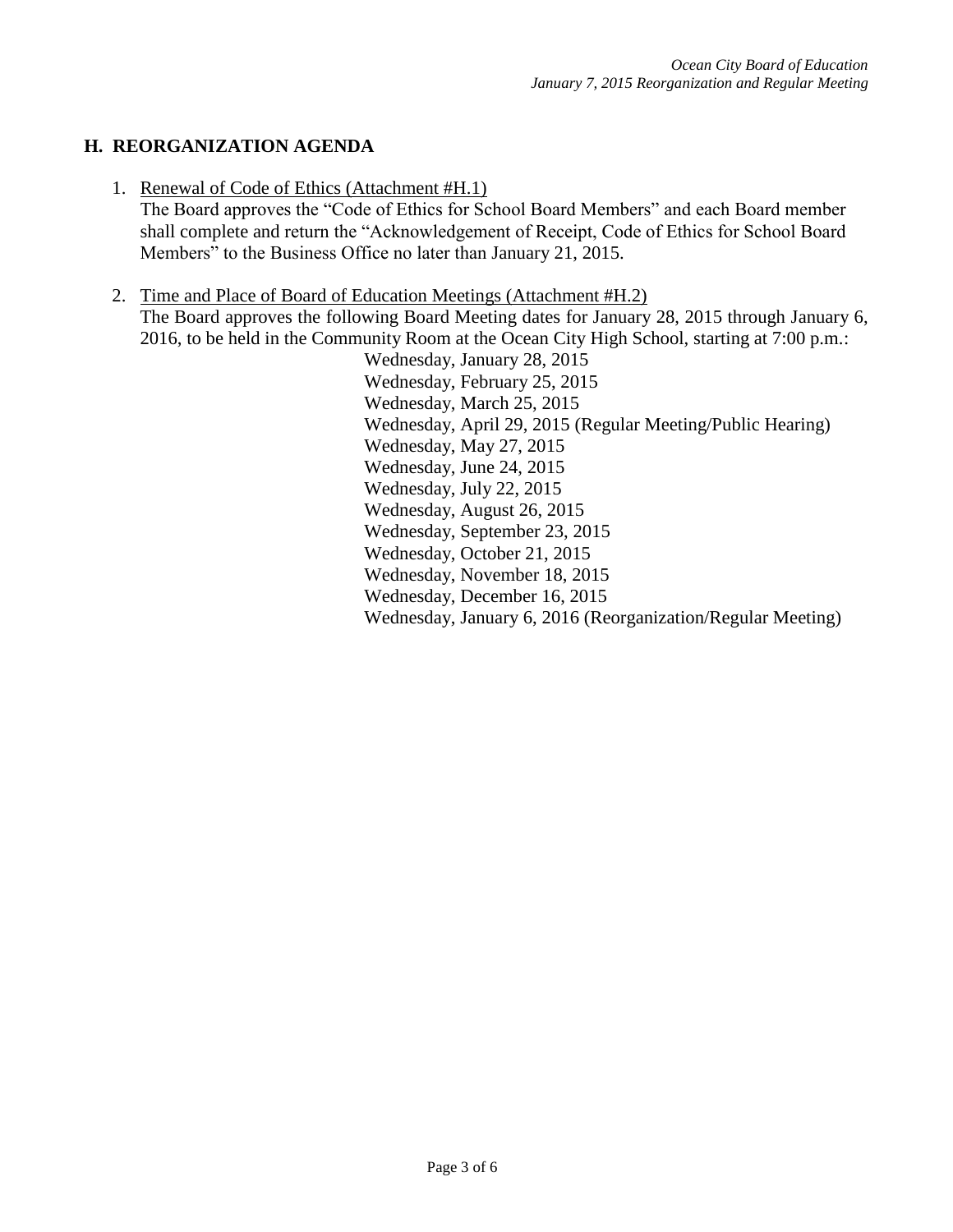#### **OFFICE OF THE**

#### **SUPERINTENDENT OF SCHOOLS**

**TO:** Ocean City Board of Education **FROM: Dr. Kathleen Taylor, Superintendent of Schools RE:** January 7, 2015 Regular Board Meeting

**MOTION:** Based on the recommendation of the Superintendent of Schools, the following resolutions are presented for formal approval by the Board of Education.

### **1. Curriculum and Instruction**

- A. Program of Studies High School (Attachment #1.A) The Board approves the attached High School Program of Studies for the 2015-16 school year.
- B. Primary School Field Trip Requests (Attachment #1.B) **(Ocean City Representatives Only)** The Board approves the attached Primary School Field Trip list.
- Discussion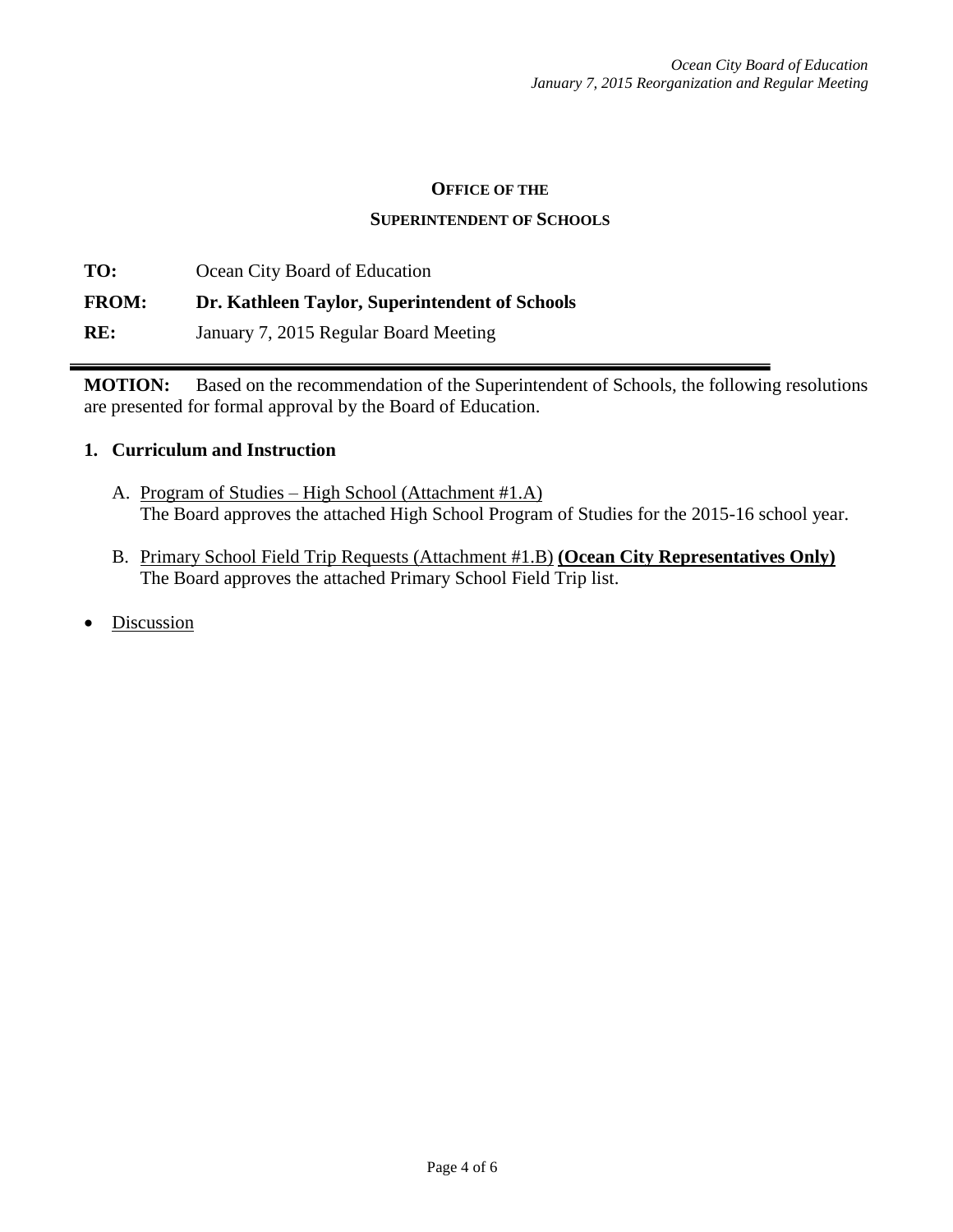# **2. Personnel** (All motions are upon Superintendent's recommendation:)

- A. High School Co-Curricular Sponsor and Stipend roll call vote The Board approves Donald Toal, as the head drama co-curricular sponsor for the spring play, \$3,480, tier 4, for the 2014-15 school year.
- Discussion